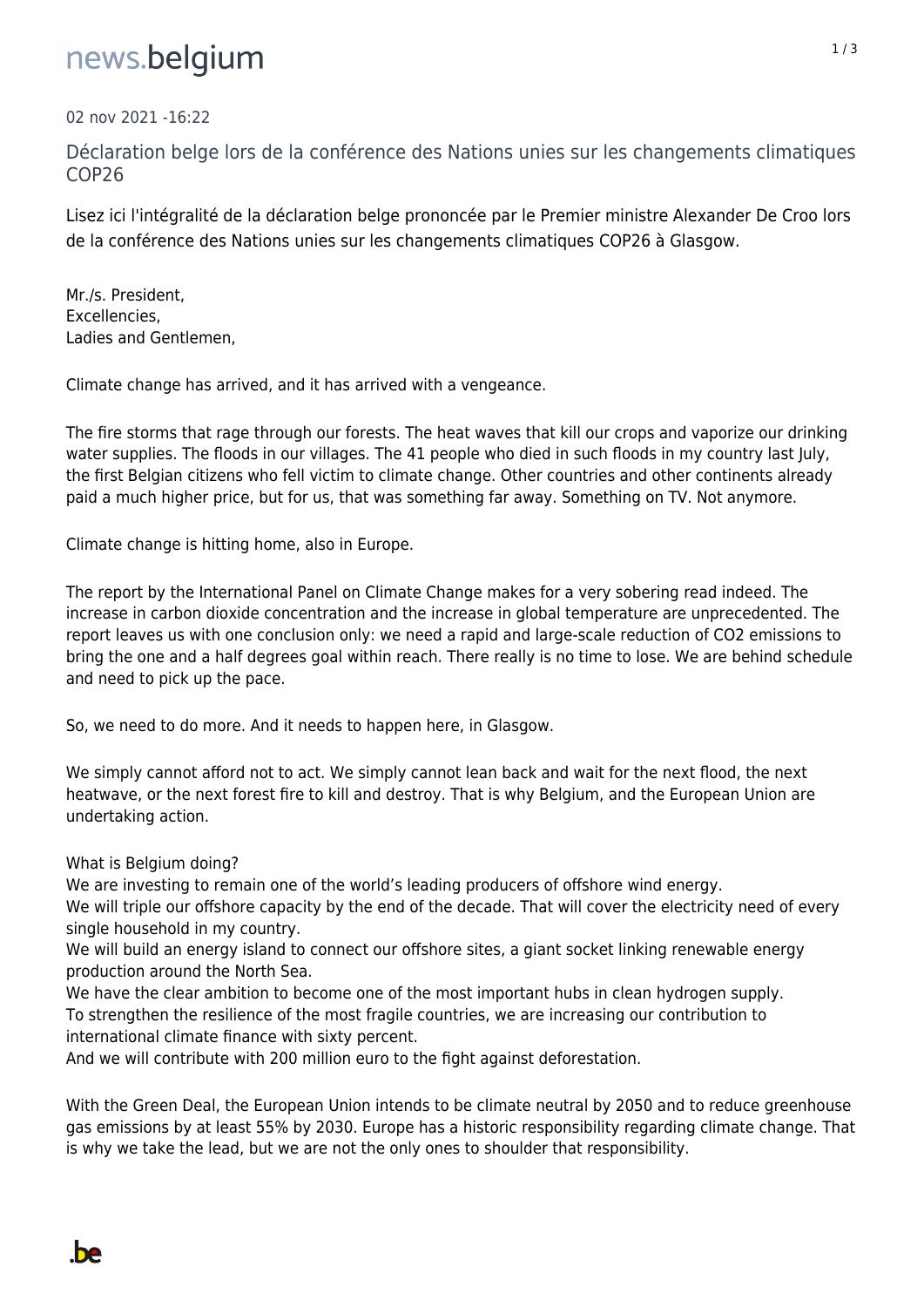## news.belqium

The other major economies should urgently take equivalent action. Join Europe's ambitions. They should do so for their own benefit. Because sustainability is not only a matter of saving lives, it is also about protecting livelihoods. About building a new economy, creating new jobs, reconnecting with green economic growth, leveraging the innovative strength of our companies for a more sustainable future. Otherwise, we will not get back on track to what we agreed in Paris.

The world is full of talent to make that happen. There are plenty of bright minds who are working on climate solutions as we speak: in our world-class universities, in our forward-looking companies. Young people working from the garage of their parents will come up with climate solutions we're not even aware of today. We need to help people and companies make this transition.

And we need to ensure this new economy is inclusive as well, making sure that everyone is on board. That climate transition is not only something for rich people in rich countries, because then, we will fail.

So, everyone needs to be part of the change. That sustainable technologies are affordable. That the energy bill goes down thanks to renewables. That women and men have the right skills for new, green jobs.

We can do this. Europe can do this. The world can do this. We either overcome the climate crisis together, or we do not overcome it at all.

Ladies and Gentlemen,

There has been plenty of time for long speeches and lofty ambitions, now it is time for action, starting today. This is not just another perfunctory summit we routinely attend. We are here out of sheer necessity and urgency. It's all hands on deck now. To do the job for which we were elected or appointed. To keep our people safe from harm - the very first task of any government, whatever its constitutional and political setup, to make sure our societies prosper, to make our economies reconnect with growth that is sustainable.

We still can reach the Paris objectives.

We have the scientific analysis. We have the technological solutions at hand. We are raising the money we need. And we have the talent that is coming up with innovative answers as we speak. This is a challenge where young women and men lead the way.

Now, we need to muster the political will. That's why we are here. The Glasgow conference is about political will. It is about the long-term perspective which requires action now. About making the climate transition happen, while leaving no one behind, so that we come out stronger. More resilient.

The world has come together here in Glasgow.

Let us find that willpower and start to turn the tide.

Thank you.

**be**